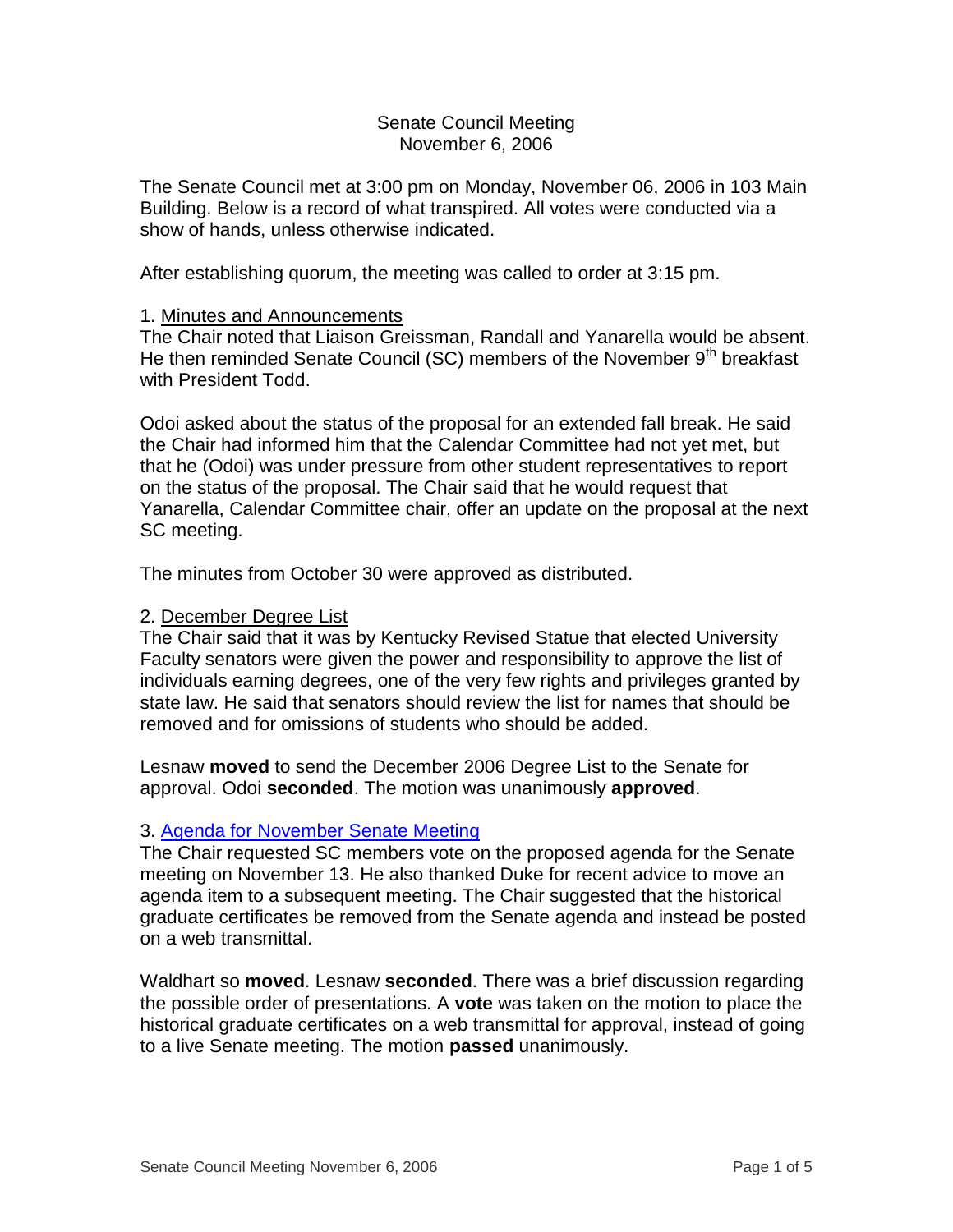A **vote** was taken on the motion to approve an unordered Senate agenda. The motion was unanimously **approved**.

# 4. [Discussion Regarding Timeline for December Senate Council Officer](http://www.uky.edu/USC/New/files/20061106/Calendar.pdf)  [Nominations/Elections](http://www.uky.edu/USC/New/files/20061106/Calendar.pdf)

The Chair stated the *Senate Rules* required elections of Senate Council officers be held in the month of December. He expressed some hesitancy to be the individual responsible for initiating discussions regarding officer elections, but noted that there was no other entity that would do so. The Chair suggested allowing one week for nominations to be submitted to the Office of the Senate Council, ending on a Friday. He added that SC members could send nominations (for the positions of chair and vice chair) to the SC listserv, or to Vice Chair Grabau, or to Mrs. Brothers. Michael suggested Mrs. Brothers receive the nominations. It was agreed that the election would be done via secret ballot, similar to the December 2005 SC officer elections.

Waldhart **moved** that the open nomination period for the Senate Council officer positions of chair and vice chair begin on Monday, November 27, 2006 and end on Friday, December 1; that nominations be sent to Mrs. Brothers; and that the election for the SC officer positions be held on Monday, December 4, 2006. Lesnaw **seconded**. Michael suggested a deadline be given for the end of nominations on December 1. Waldhart reworded her motion to include "4:00 pm."

A **vote** was taken on the motion suggesting that the open nomination period for the Senate Council officer positions of chair and vice chair begin on Monday, November 27, 2006 and end at 4:00 pm on Friday, December 1; that nominations be sent to Mrs. Brothers; and that the election for the SC officer positions will be conducted at the Senate Council meeting on Monday, December 4, 2006. The motion **passed** unanimously.

# 5. Revision to Updated *Senate Rules Section VII* [\(Retention of Period of Student](http://www.uky.edu/USC/New/files/20061106/Section%207-2-3or2--365%20days.pdf)  [Records\)](http://www.uky.edu/USC/New/files/20061106/Section%207-2-3or2--365%20days.pdf)

The Chair offered background information on the agenda item. The major revisions to *Senate Rules* (*SR*) *Section VII* were approved by the SC in October 2006. In the past, the *SR* had allowed students 365 days in which to question a grade but that was changed to 180 days. During the major revisions to *SR 7.2.3*, the Senate's Rules and Elections Committee (SREC) correspondingly changed the amount of time for which instructors needed to keep student records from 365 days to 180 days. After the SC's approval, the Office of the Senate Council sent the change to Academic Ombud Joel Lee, who suggested keeping the period of records retention by instructors at 365 days. Ombud Lee expressed some concern that a student could lodge a complaint late on the 180<sup>th</sup> day; by the time the instructor was contacted the next day, the records could already be discarded. Also, it might take a few days to schedule an appointment between a student and the Ombud and then additional time for investigations and contacting the instructor, during which time records could be discarded for being over 180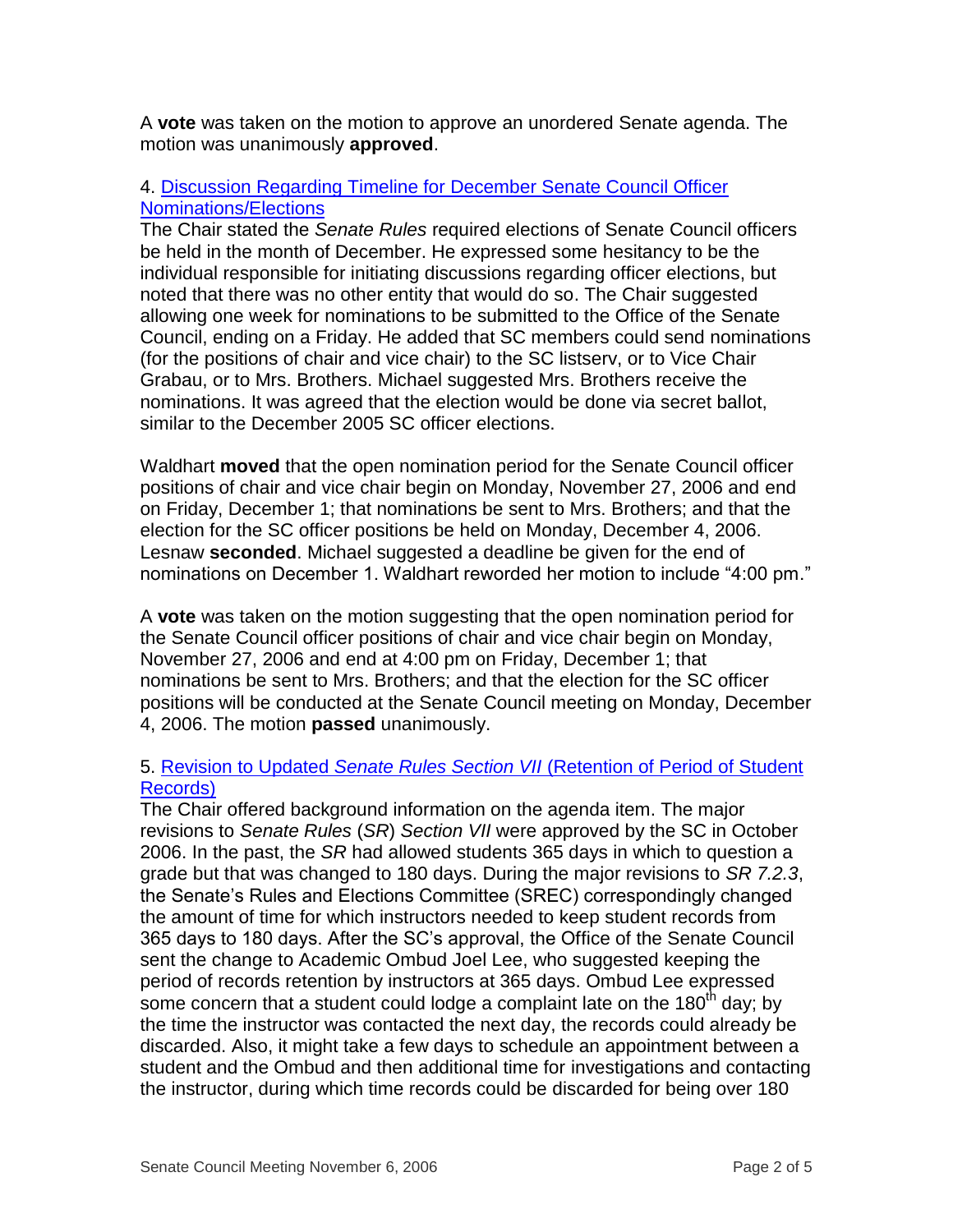days old. The Ombud suggested the language be changed back to reflect 365 days for record keeping before sending *Section VII* to the Senate.

The Chair said the SC could undo that particular change or request the Ombud attend the Senate meeting and make an amendment to the changes to *Section VII* on the Senate floor. Lesnaw **moved** that the wording for *SR 7.2.3* be changed to read, in part, "…be retained by the instructor until 365 days subsequent to the conclusion…." Waldhart **seconded**. In response to a question by Odoi, the Chair stated that students would learn that they have 180 days (from the end of the academic term in which a problem occurred) to file a complaint from regular announcements by the Office of the Academic Ombud.

The Chair offered two additional editorial revisions: remove the phrase, "in which the problem occurred" from *SR 7.2.3.F*; and change the final sentence of *SR 7.2.3.F* to read, in part, "shall be kept on file with the instructor of record."

A **vote** was taken on the motion to keep the original period of time of 365 days for records retention by the instructor in *Senate Rules 7.3.2.F*. The motion **passed** unanimously. The Chair explained that he would not explain to the Senate the change from and back to 365 days to the Senate. SC members concurred.

A **vote** was taken on the motion to remove the phrase, "in which the problem occurred" from *SR 7.2.3.F*; and change the final sentence of *SR 7.2.3.F* to read, in part, "shall be kept on file with the instructor of record." The motion **passed** unanimously.

The Chair noted that a motion was needed to include agenda items number two and five (as listed on the handout) on the November Senate agenda. Lesnaw **moved** to place agenda items two (December UK Degree List) and five (Revision to *SR 7*) on the unordered Senate agenda for the November meeting. Harley **seconded.** A **vote** was taken on the motion, which **passed** unanimously.

The Chair shared that Lesnaw requested a few minutes at the end of the meeting to say a few words. Lesnaw shared that she had a specific topic to discuss with President Todd at the breakfast and desired SC input into the matter. Lesnaw said that there was a new potential danger to the UK Arboretum, that of a proposal from the UK Track Team regarding a training track through the Arboretum, including Walnut Woods. Lesnaw acknowledged that as one of the three individuals who conceived the idea for an arboretum, she was very biased toward the Arboretum. She was the first Oak Society inductee and has been working hard on behalf of the Arboretum for the past 35 years.

Lesnaw related that for the past five years or so, it was not unusual for Arboretum volunteers to see the track team practicing at the Arboretum and, perhaps inadvertently, cause significant damage to trees that many others had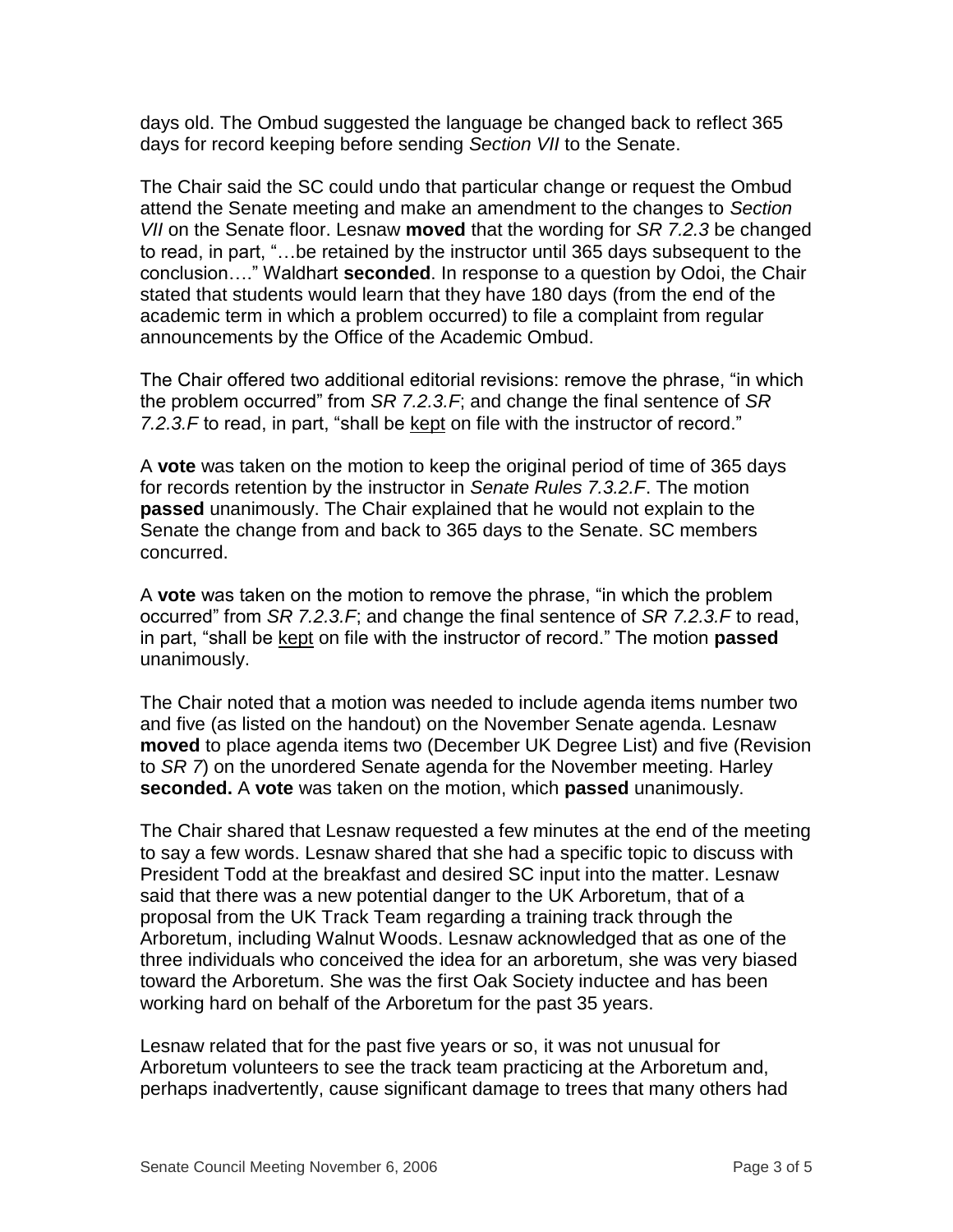spent much time nurturing. She wanted to bring the issue to President Todd's attention to help preserve the Arboretum and that there was a tremendous academic element to the Arboretum, apart from the sheer preservation of green space. She said the Arboretum was used by the College of Agriculture's Department of Forestry and other academic departments. The Department of Biology (College of Arts and Sciences) used the Arboretum for research and education, Walnut Woods being one of the key elements of that educational and research mission. Lesnaw said that the Arboretum was one of the last virgin stands of forest in Kentucky and expressed appreciation for any SC or faculty support for preserving this remarkable tract of land.

Grabau said that during a recent conversation, he was led to believe that University Architect Warren Denny might have an alternate proposal, which would move the cross country track and other running paths to the periphery of the Arboretum. Grabau added that the Arboretum's Director, Marcia Farris, had met with resistance while attempting to formally object to the proposed new training track through normal, administrative channels. Duke wondered why the Arboretum was even used in the first place; Waldhart suggested the runners needed varied terrains. Lesnaw said that those different running paths could be found elsewhere in Lexington. Grabau said that some high school athletic teams had been banned from the Arboretum as early as this past fall and wondered why UK's teams should be treated differently.

Lesnaw said that the arboretum, jointly owned and managed by UK and City of Lexington, was one of the first partnerships between UK and Lexington. In response to a question from Duke, Lesnaw said that Arboretum supporters were furious about the proposed new track. Grabau opined that the Director of the Arboretum had been trying to work within administrative processes before "rallying the troops" and contacting Arboretum supporters to protest.

The Chair said he would prefer to alert President Todd in advance of any public discussion regarding the Arboretum. SC members concurred. The Chair said he would broach the subject with President Todd at their monthly meeting.

#### Grabau departed.

Due to agenda items having been completed, Thelin asked for time to discuss another matter. The Chair agreed. Thelin wondered if structural changes at UK were, at times, disguises for potentially unpleasant personnel actions. Each SC member participated in the subsequent, lengthy conversation. Toward the end of the discussion, the Chair suggested that he bring the subject up with President Todd at their next meeting. SC members agreed, and Thelin added that the conversation should of course remain courteous and appropriate, yet still convey a sense of the SC's interest in a potentially troubling matter.